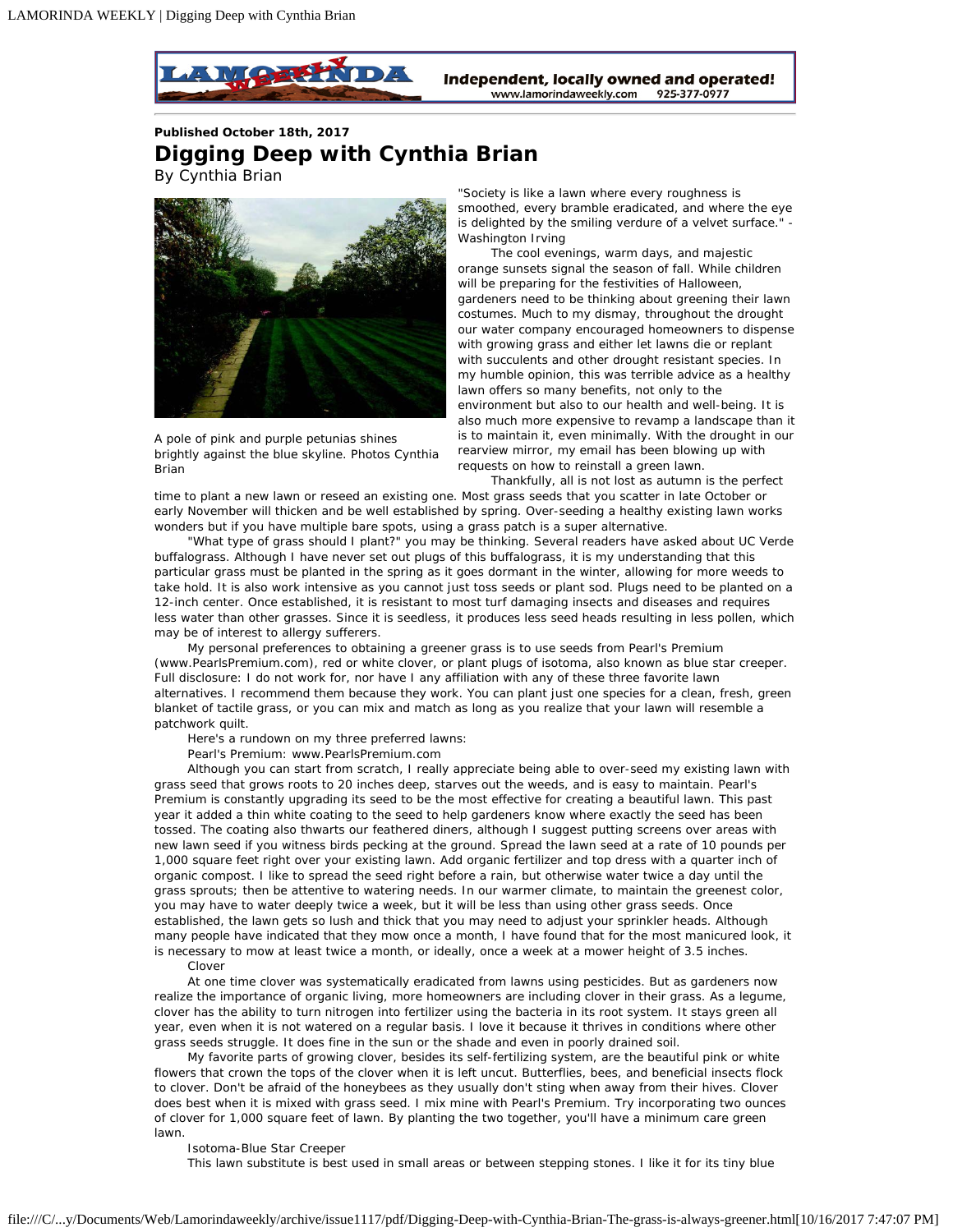star flowers that surface and shine brightly spring through summer. I would only use it in combination with clover and Pearl's Premium because I have found that in the cold months it has a tendency to look brown and ragged. It likes full sunshine, doesn't require much water, and sustains immense foot traffic, both human and animal, without damage. It sends out runners and creeps along and is especially good as a ground cover. If you like the idea of a patchwork lawn, buy a flat or two of isotoma and plant the plugs randomly throughout your existing grass as a filler and thriller.

For homeowners who want instant gratification, sod is the answer. The caveat with planting sod is that the roots don't grow deeply enough and sod has a shorter lifespan. You can lengthen the longevity by overseeding when bare spots begin appearing. By throwing seed on top of the sod, keeping the grass watered and fed, you'll be able to have a long lasting green oasis.

## Benefits of Maintaining a Lawn

Although many people tend to discourage lawns in landscapes as a water conservation method, I am a firm believer that the humble grass shoot offers benefits to our health and well-being. Besides the fact that children and animals enjoy a safe, comfortable place to tumble and toss, lawns contribute to better air quality by trapping dust and smoke particles while cooling the air from the ground up. Our environments are made more habitable by the generation of oxygen absorbing the pollutants of carbon and sulfur dioxide. Lawns clean the air we breathe. Erosion is controlled because water can't carve deep recesses in a thickly planted lawn. Water filters through turf grass making our ground waters safer and cleaner for the environment. A patch of green soothes the eye in viewing a landscape, offering a resting space between the color explosions of flowers and shrubs. And a huge plus in our fire prone communities, lawns offer a buffer zone for fire prevention.

The grass will only be greener if you maintain it. You'll be rewarded with better health for you and the environment. Your green grass is your safety zone. May all your roughness be smoothed as you delight in your velvet verdure.

Cynthia Brian's Mid-Month Garden Guide

FIRE danger is at a high point this month. Be alert. Remove brush, wood, dry grass, and all other flammable materials from around the perimeter of your home. Clear your roof and gutters of leaves. Create 100 feet of defensible space around your home and structures.

SIGN up for emergency notifications at www.nixle.us. The easiest way is to do it through text messaging on your smart phone. Text 888777. In the message area, type in your zip code. You will get an alert in case of any impending emergency.

APPLY deer repellent to young trees and shrubs. As winter nears the deer are hungrier and will do damage to saplings causing branch injury and even inviting diseases.

EAT fresh locally grown figs and grapes.

CHECK for decay or damage to trees to thwart injury or downing of trees when storms arrive.

MULCH your landscape to prevent erosion in winter and protect plants from a freeze.

SWIM a few laps in a garden pool before the cold weather begins.

ORDER my new gardening book, "Growing with the Goddess Gardener," from my online store and receive extra goodies; 25 percent of the sales will benefit Be the Star You Are!(r) 501c3 helping in disaster relief. http://www.cynthiabrian.com/online-store

Happy Gardening and Happy Growing!

As I wrote this column, devastating fires were raging throughout California and in my home area of Napa County affecting my family, friends, and thousands of residents. My heartfelt empathy to everyone for your suffering and loss. Pray for the firefighters, first responders, evacuees, shelter volunteers and everyone who is affected by this most disastrous fire in California history. We will rise again!

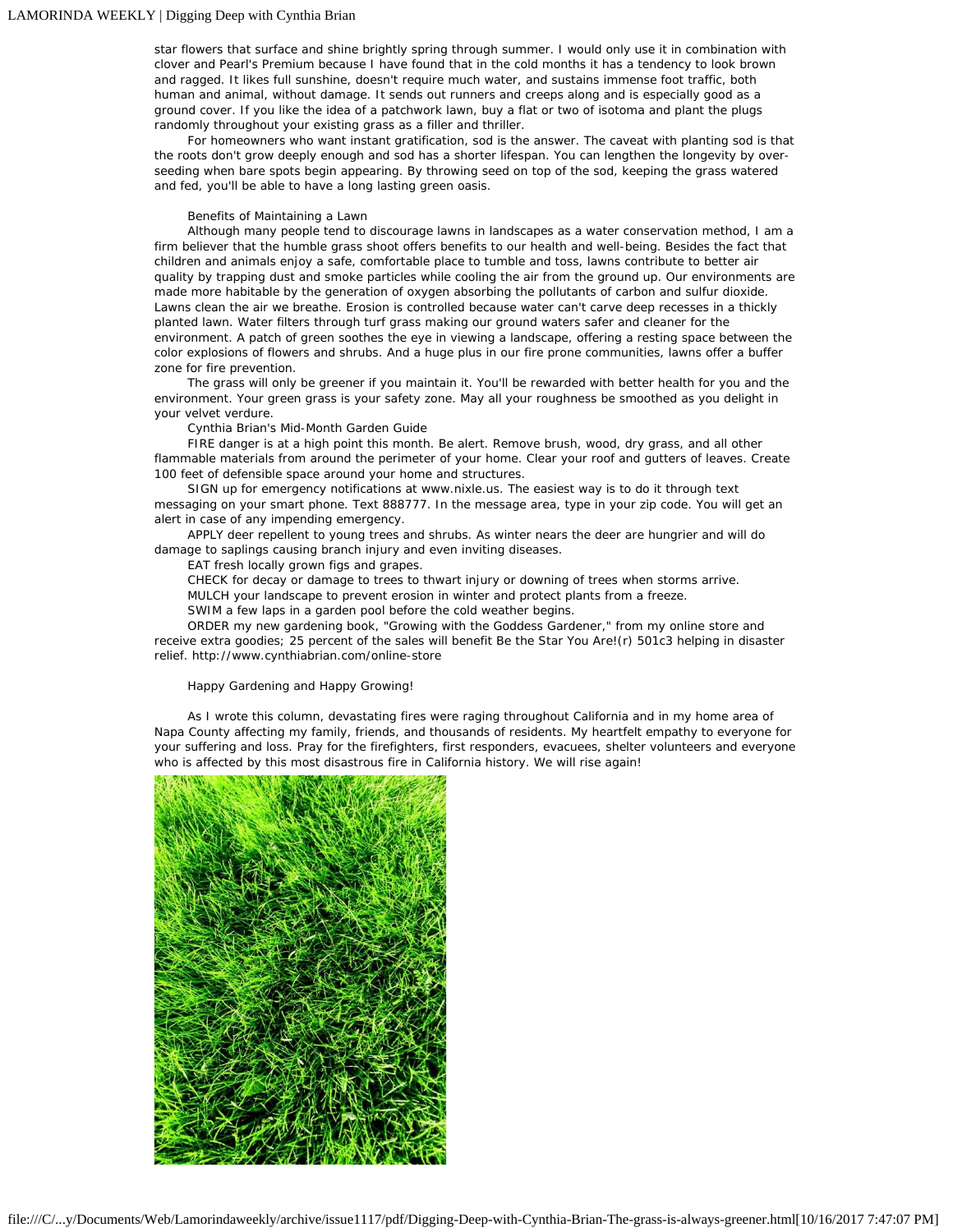LAMORINDA WEEKLY | Digging Deep with Cynthia Brian

The fine green leaves of Pearl's Premium, an excellent choice in scattering grass seed for a lush lawn.



For fall color, add coleus and begonias to your landscape.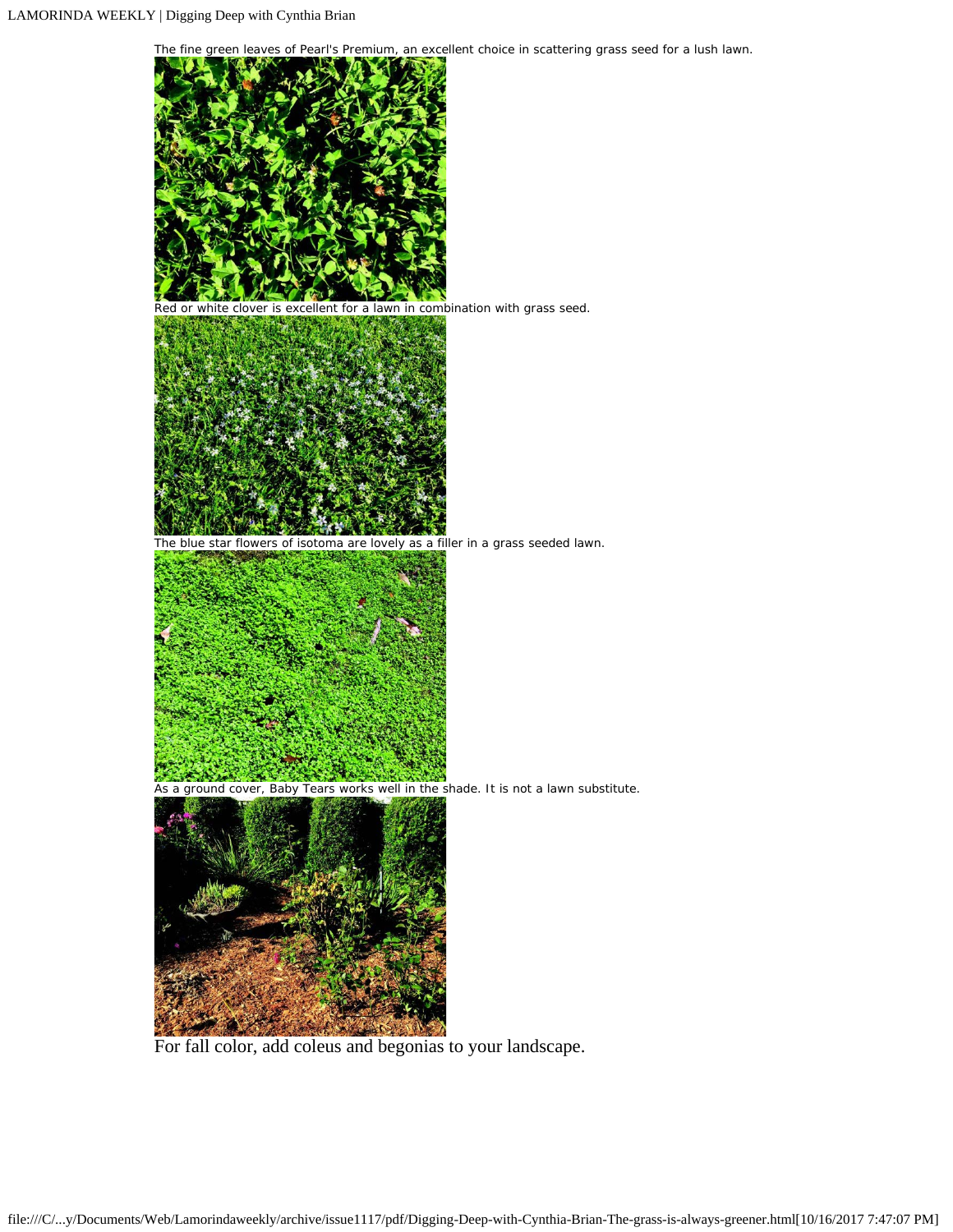

Fresh local Mission figs and seedless grapes are nutritious and delicious.



Cynthia Brian sits on her porch.



The Goddess Gardener, raised in the vineyards of Napa County, is a New York Times best selling author, actor, radio personality, speaker, media and writing coach as well as the Founder and Executive Director of Be the Star You Are1(r) 501 c3. Please make a donation to help with hurricane disaster relief at [www.BetheStarYouAre.org](http://www.bethestaryouare.org/). Tune into Cynthia's Radio show and order her books at